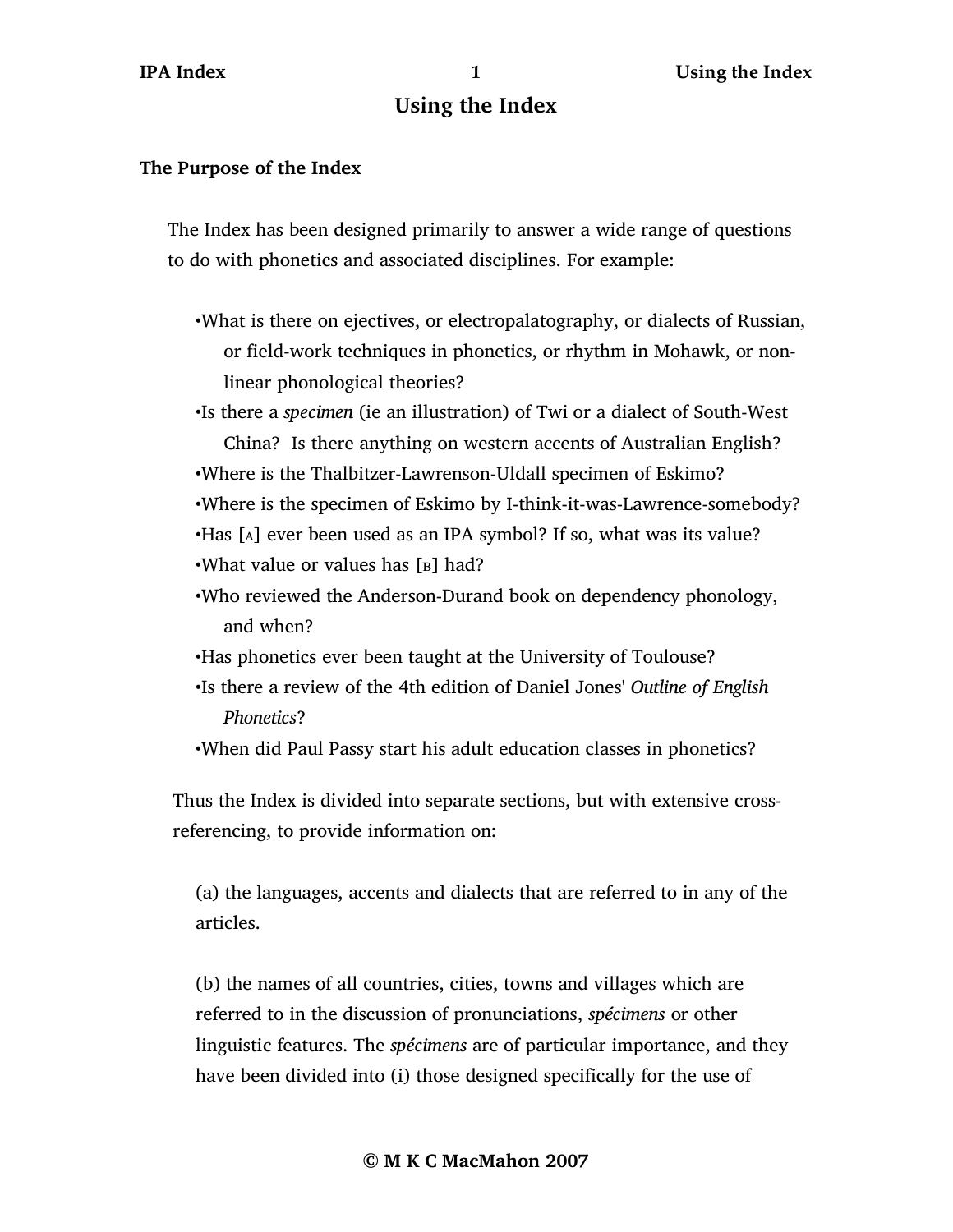University students and school-children where the emphasis has usually been on 'standard' versions of particular languages, and (ii) all others.

(c) the names of all (co-)authors, reviewers, and informants for the articles, including the language/dialect/accent specimens

(d) each symbol and diacritic that has been used within the Association's publications — whether merely proposed or officially approved. The complete set of IPA alphabets, from 1887 to 2005, has been reproduced to help clarify any problems associated with reading some — especially older — phonetic notations. Additionally, the alphabets for Disordered Speech, and links to the Unicode lists of current IPA symbols and diacritics have been included.

(e) the names and (where known) the titles of all members of the Association from 1886 to 2006. An abbreviation, eg (swe) for Sweden, after each name indicates the country where that person was living. This is followed in many cases by a chronological listing of that person's contributions to the IPA journals.

(f) the names of institutions (eg University of New England) and organisations, including conferences and congresses (eg Cercle Français, Deutscher Neuphilologentag).

(g) references to work on, for example, grammar, language teaching and curricular reforms in educational institutions

(h) the administration of the Association and the journals

(i) miscellaneous items such as Religion, Sport, Health, the Police — and even Hairdressing.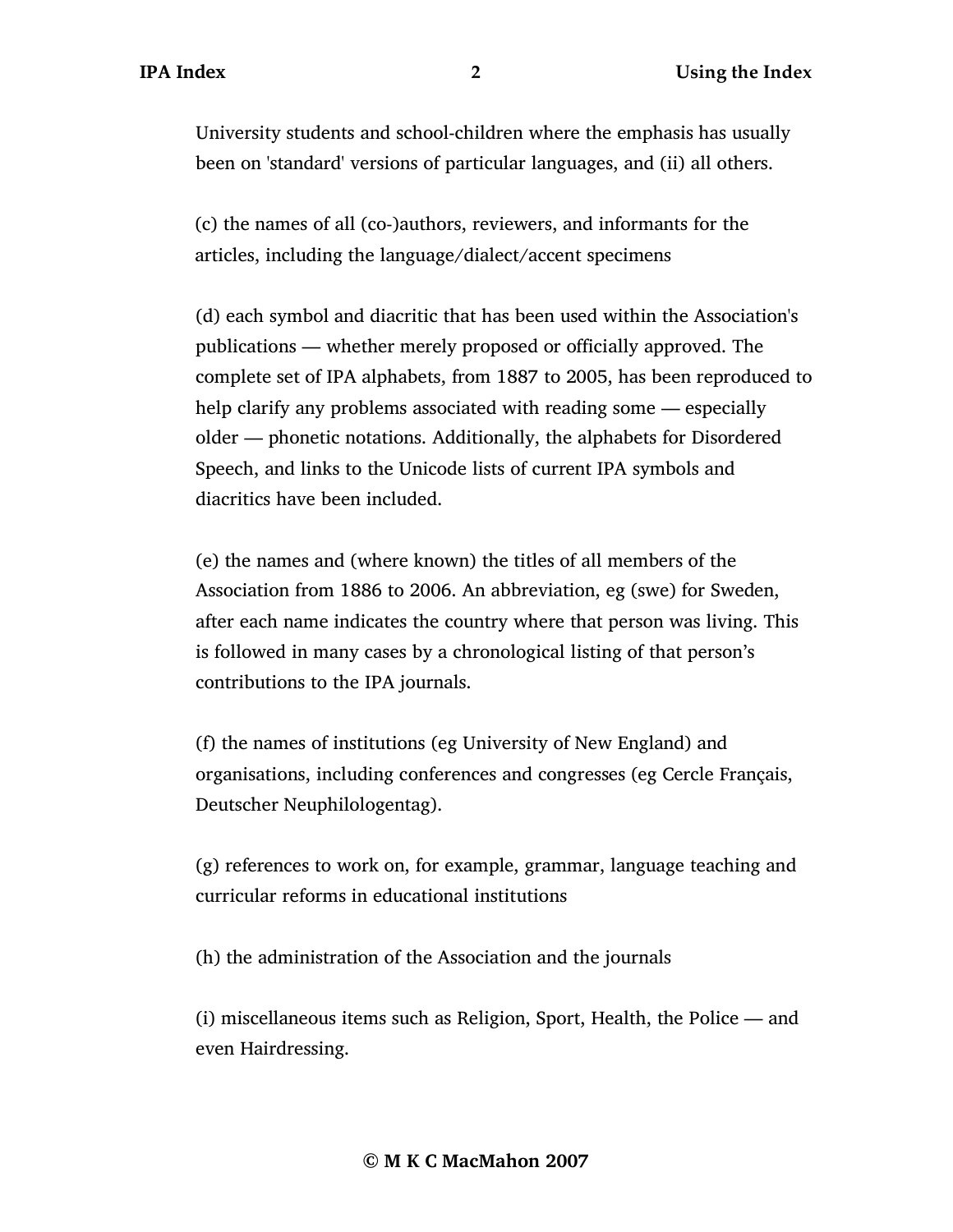## **The 'Rayner' Index**

An index to the **mf** for the period 1889 to 1914 was announced as early as 1912 (see 1912.66); it was being undertaken by John Lawrence Rayner, a member of the IPA and a newspaper correspondent and author. In the event, it never appeared, despite being advertised as 'in preparation' in the early 1920s. Much of Rayner's collection of paper slips has, however, survived; it is now in the Archives of the IPA in Glasgow. The slips show that Rayner had intended to publish the Index in phonetic script, not orthography. However, he turned his attention instead to coauthoring *A Complete Newgate Calendar*, a compilation of 18th and 19th century accounts of the lives of notorious criminals; this work was published posthumously in 1926.

In 1928, Hans-Jørgen Uldall suggested that the membership should cooperate in producing a comprehensive bibliography of all publications, not just those of the IPA, on phonetic subjects (see 1928.73-74). The initiative did not lead to a specific IPA index — nor, indeed, to any comprehensive listing of phonetics publications.

Several colleagues have created their own private indexes: primarily, it would seem, of the specimens of languages, dialects and accents.

## **Regularisation of Names**

The spelling of German and Scandinavian words has been partly regularized — for example 'ö' and 'ø' being treated as 'oe'. The older 'th' of certain German words (eg in 'Theil') has, however, been retained. Where place-names appear in a number of different forms (eg Cöthen, Köten, Cøthen, Köthen; Kœbenhavn, København, Copenhagen), the variant spellings have been retained and cross-referenced.